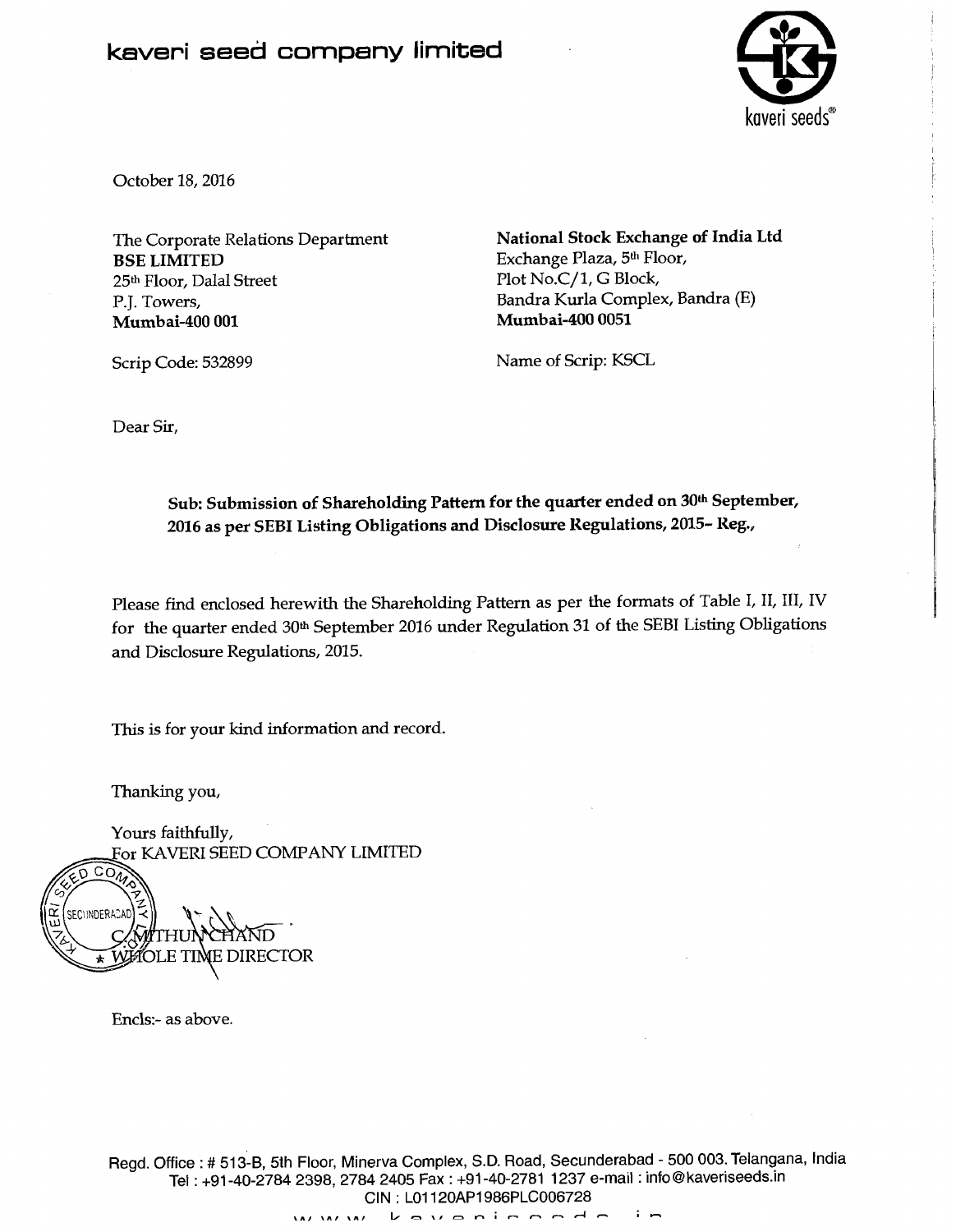## **Holding of Specified Securities**

**Annexure** - **1** 

1. Name of Listed Entity: **KAVERI SEED COMPANY LIMITED**<br>2. Scrip Code/Name of Scrip/Class of Security **532899** 

2. Scrip Code/Name of Scrip/Class of Security

securities.

3. Share Holding Pattern Filed under: Reg.  $31(1)(a)/Reg. 31(1)(b)/Reg.31(1)(c)$ <br>a. If under  $31(1)(b)$  then indicate the report for Quarter ending [30/09/2016]

a. If under 31 (1 **)(b)** then indicate the report for Quarter ending **130/09/2016** 

 $b.$  If under 31(1)(c) then indicate date of allotment/extinguishment

| Yes*                                                                                                                                                                                                                                                                                                                                                                                                           | No <sup>+</sup>                                                                                                                        |
|----------------------------------------------------------------------------------------------------------------------------------------------------------------------------------------------------------------------------------------------------------------------------------------------------------------------------------------------------------------------------------------------------------------|----------------------------------------------------------------------------------------------------------------------------------------|
|                                                                                                                                                                                                                                                                                                                                                                                                                | No.                                                                                                                                    |
|                                                                                                                                                                                                                                                                                                                                                                                                                | No.                                                                                                                                    |
|                                                                                                                                                                                                                                                                                                                                                                                                                | No.                                                                                                                                    |
|                                                                                                                                                                                                                                                                                                                                                                                                                | No                                                                                                                                     |
|                                                                                                                                                                                                                                                                                                                                                                                                                | No                                                                                                                                     |
| * If the Listed Entity selects the option 'No' for the questions above, the columns for the partly paid up shares, Outstanding Convertible<br>Securities/Warrants, depository receipts, locked-in shares, No of shares pledged or otherwise encumbered by promoters, as<br>applicable, shall not be displayed at the time of dissemination on the Stock Exchange website. Also wherever there is 'No' declared |                                                                                                                                        |
|                                                                                                                                                                                                                                                                                                                                                                                                                | by Listed Entity in above table the values will be considered as 'Zero' by default on submission of the format of holding of specified |



For KAVERI SEED COMPANY LTD.

Whole *Nine* Director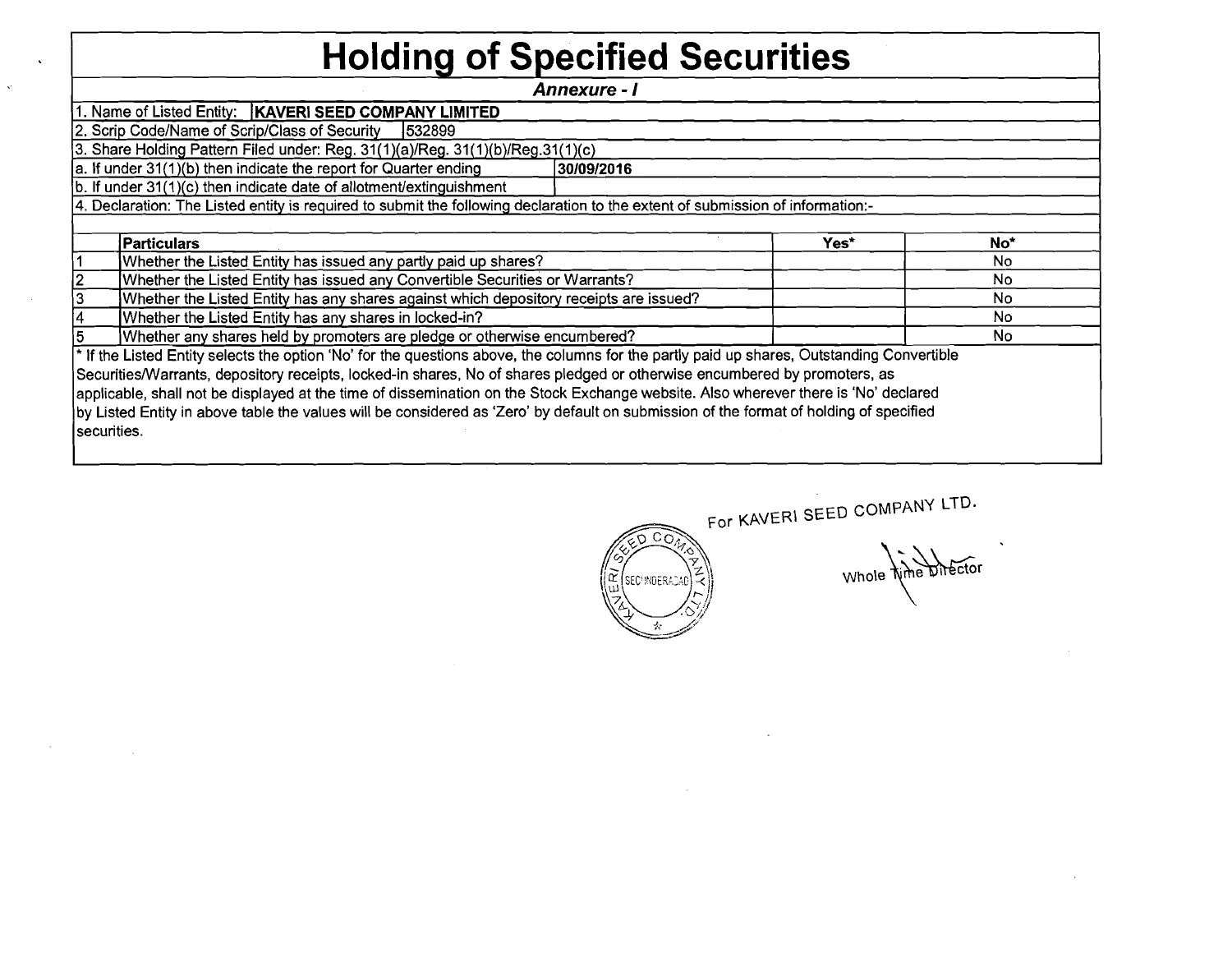|                          | Table I - SUMMARY STATEMENT HOLDING OF SPECIFIED SECURITIES |                                             |                                                                      |                                                                                                |                                                                                          |                                                             |                                                                                                                                                                  |                                 |                                                                |                                                                                                |                                             |                                                                                                                                                          |                                                                                                                                                                                                                                         |             |                                                                                                 |                        |                                                                                                                                        |                                                                                        |
|--------------------------|-------------------------------------------------------------|---------------------------------------------|----------------------------------------------------------------------|------------------------------------------------------------------------------------------------|------------------------------------------------------------------------------------------|-------------------------------------------------------------|------------------------------------------------------------------------------------------------------------------------------------------------------------------|---------------------------------|----------------------------------------------------------------|------------------------------------------------------------------------------------------------|---------------------------------------------|----------------------------------------------------------------------------------------------------------------------------------------------------------|-----------------------------------------------------------------------------------------------------------------------------------------------------------------------------------------------------------------------------------------|-------------|-------------------------------------------------------------------------------------------------|------------------------|----------------------------------------------------------------------------------------------------------------------------------------|----------------------------------------------------------------------------------------|
| Cate<br>gory<br>$\omega$ | Category of<br>shareholder<br>(11)                          | No.s of<br><b>Share</b><br>holders<br>(III) | No. of<br>fully<br>paid up<br>equity<br><b>Share</b><br>heid<br>(IV) | No.s<br>оf<br>Partly<br>paid-<br>up<br>equity<br><b>Share</b><br>held<br>$\boldsymbol{\omega}$ | No. of<br><b>share</b><br>s.<br>under<br>lying<br>Depo<br>sitory<br>Recel<br>pts<br>(VI) | Total nos.<br>shares<br>held<br>$(VII)=$<br>$(IV)+(V)+(VI)$ | <b>Sharehold</b><br>ing<br>as a % of<br>total<br>no. of<br>shares<br><i>(calculate</i><br>d as per<br><b>SCRR,195</b><br>7)<br>(VIII)<br>As a % of<br>$(A+B+C2)$ | Class<br>Equity<br>$\mathbf{x}$ | <b>No of Votina</b><br><b>Rights</b><br>Class<br><b>Others</b> | <b>Number of Votting Rights</b><br>held in each class of<br>securities<br>(IX)<br><b>Total</b> | <b>Total</b><br>as a<br>$%$ of<br>$(A+B+C)$ | No.<br>of<br>Shar<br>es<br><b>Unde</b><br>rlyin<br>g<br><b>Outst</b><br>ating<br>conv<br>ertibl<br>е<br>secu<br>rities<br>(incl<br>udin<br>g<br>$\alpha$ | <b>Sharehol</b><br>ding,<br>as a %<br>assuming<br>full<br>  conversio<br>n<br>оf<br>convertibl<br>securities<br>$($ as a $%$<br>of diluted<br>share<br>capital)<br>$(XI)= (VII)+$<br>$\infty$<br>Warr   $As a % of$<br>ants) $(A+B+C2)$ | No.<br>(a)  | <b>Number of</b><br>Locked in<br>shares<br>(XII)<br>As a % of<br>total<br>shares<br>held<br>(b) | No.<br>(a)             | Number of<br><b>Shares</b><br>pledged<br>or<br>otherwise<br>encumber<br>еd<br>(XIII)<br>As a %<br>of<br>total<br>shares<br>held<br>(b) | <b>Number of</b><br>eauity<br>shares held<br>in<br>demateriali<br>zed<br>form<br>(XIN) |
| (A)                      | <b>Promoter &amp; Promoter Group</b>                        | $\overline{7}$                              | 39702749                                                             | $\mathbf 0$                                                                                    | 0                                                                                        | 39702749                                                    | 57.4900                                                                                                                                                          | 39702749                        | 0                                                              | 39702749                                                                                       | 57.4900                                     | $\Omega$                                                                                                                                                 | 57.4900                                                                                                                                                                                                                                 | $\Omega$    | 0.0000                                                                                          |                        | 00.0000                                                                                                                                | 39702749                                                                               |
| (B)<br>(C)               | Public<br>Non Promoter-Non Public                           | 34633<br>$\mathbf 0$                        | 29352346<br>٥                                                        | 0<br>$\mathbf 0$                                                                               | 0<br>0                                                                                   | 29352346                                                    | 42.5100                                                                                                                                                          | 29352346                        | 0                                                              | 29352346                                                                                       | 42.5100                                     | $\circ$                                                                                                                                                  | 42.5100                                                                                                                                                                                                                                 | 0           | 0.0000                                                                                          | <b>NA</b>              | <b>NA</b>                                                                                                                              | 29327275                                                                               |
| (C1)                     | Shares underlying DRs                                       | 0                                           | $\mathbf{0}$                                                         | $\mathbf 0$                                                                                    | 0                                                                                        | 0<br>0                                                      | 0<br> 0                                                                                                                                                          | 0<br>0                          | 0<br>0                                                         | 0<br>0                                                                                         | 0.0000                                      | 0                                                                                                                                                        | 0.0000                                                                                                                                                                                                                                  | $\mathbf 0$ | 0.0000                                                                                          | NA.                    | <b>NA</b>                                                                                                                              | 0                                                                                      |
| (C2)                     | <b>Shares held by Employee Trusts</b>                       | 0                                           | 0                                                                    | 0                                                                                              | 0                                                                                        | Ω                                                           | ΩI                                                                                                                                                               | 0.                              | $\mathbf 0$                                                    | $\Omega$                                                                                       | 0.0000<br>0.0000                            | 0<br>$\mathbf 0$                                                                                                                                         | 0.0000<br>0.0000                                                                                                                                                                                                                        | 0<br>0      | 0.0000<br>0.0000                                                                                | <b>NA</b><br><b>NA</b> | <b>NA</b><br><b>NA</b>                                                                                                                 | 0                                                                                      |
|                          | Total                                                       | 34640                                       | 69055095                                                             | $\mathbf{0}$                                                                                   | 0                                                                                        | 69055095                                                    |                                                                                                                                                                  | 69055095                        | 0                                                              | 69055095                                                                                       | 100.0000                                    | 0                                                                                                                                                        | 100.0000                                                                                                                                                                                                                                | o           | 0.0000                                                                                          |                        |                                                                                                                                        | 69030024                                                                               |

 $\lambda$ 

 $\ddot{\phantom{a}}$ 



 $\mathcal{L} \in \mathcal{H}^{\mathcal{L}}$ 

For KAVERI SEED COMPANY LTD.

Whole Fime Director

 $\sim$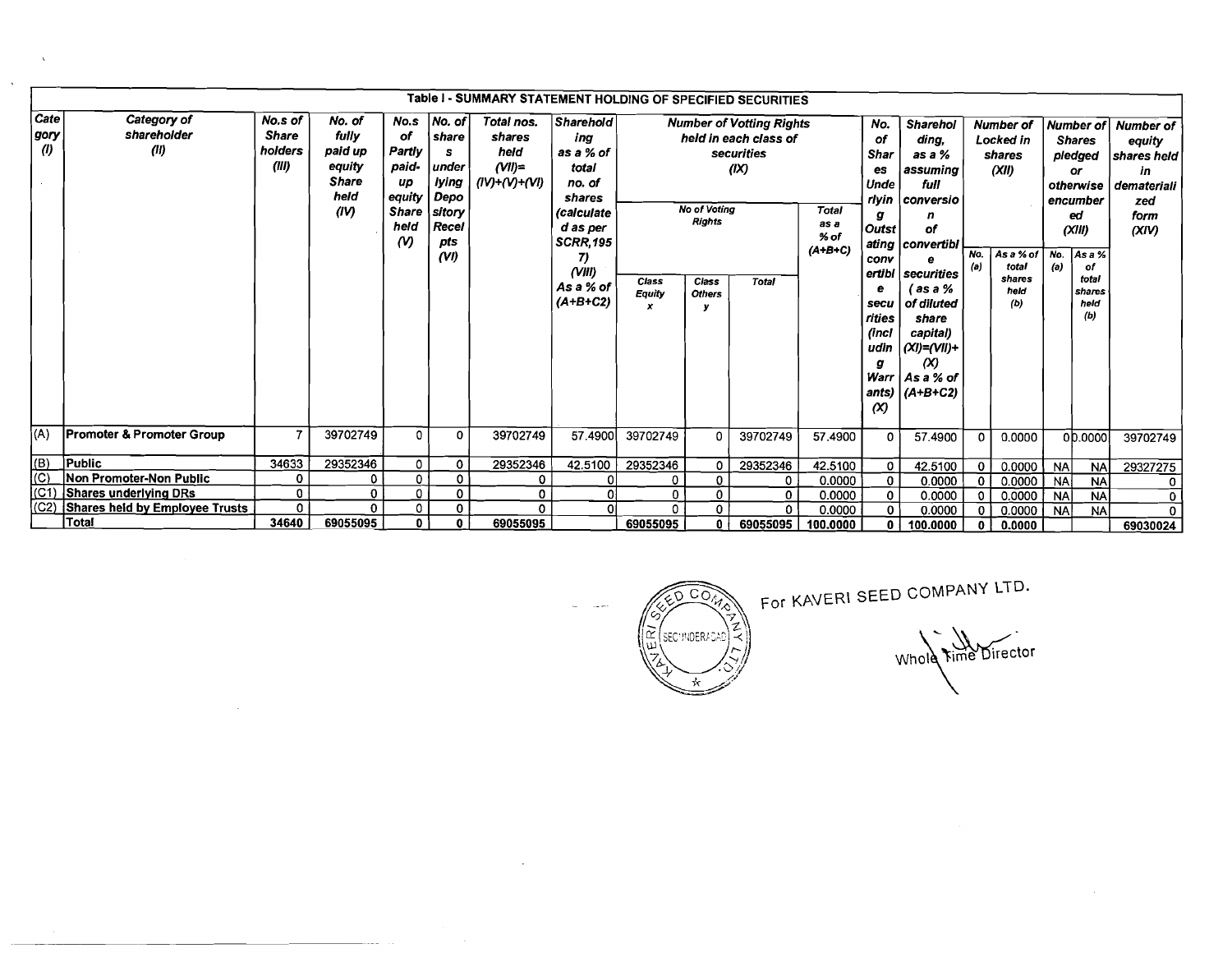| <b>Number of Voting Rights</b><br><b>Number of</b><br>Number of  <br>shareholders<br>(11)<br><b>Share</b><br>fully<br>paid-<br>shares<br>shares<br>% calculated<br>held in each class of<br><b>Shares</b><br>olding,<br>Locked in<br><b>Shares</b><br>$\boldsymbol{\theta}$<br>paid up<br>holders<br>underlying<br>up<br>held<br>securities<br>as per<br><b>Underlyi</b><br>as a %<br>shares<br>pledged or<br>equity<br><b>SCRR.1957</b><br>(III)<br>equity<br>Depository<br>$(VII)$ =<br>(X)<br>(XII)<br>assumi<br>otherwise<br>ng<br><b>Shares</b><br><b>Share</b><br><b>Receipts</b><br>$(IV)+(V)+$<br>As a % of<br>Outstati<br>encumbere<br>ng<br>heid<br>heid<br>(VI)<br>$(A+B+C2)$<br>(WI<br>full<br>d<br>ng<br>No of Voting<br>Total<br>(IV)<br>$\omega$<br>$\alpha$ $\mu$<br>converti<br>convers<br>(XIII)<br><b>Rights</b><br>as a<br>ble<br>ion<br>% of<br>securitie<br>of<br>$(A+B+C)$<br>No.<br>As a % of No.<br>As a %<br>converti<br>s<br>$\left( n\right)$<br>total<br>(a)<br>- of<br>(includi<br>ble<br>shares<br>total<br>Class<br>Class<br>Total<br>securiti<br>na<br>neld<br>shares<br>Equity<br>Other<br>Warrant<br>es as a<br>held<br>(b)<br>$\boldsymbol{x}$<br>$\mathbf{s}$<br>(b)<br>%<br>s)<br>y<br>$\infty$<br>of<br>diluted<br>share<br>capital)<br>(XI)=(VII<br>H(X)<br>As a %<br>of<br>$(A+B+C)$<br>2)<br>-1<br>Indian<br>(a) Individuals/Hindu undivided Family<br>11240645<br>16.2778 11240645<br>0 11240645<br>16.2778<br>0 16.2778<br>0 0.0000 11240645<br>VENKATA BHASKAR RAO<br>AAAHG6481R<br>1 11240645<br>0l<br>ΩL<br>οl<br>0.0000<br>GUNDAVARAM (HUF)<br>8.7350<br>6031990<br>6031990<br>8.7350<br>8.7350<br>0.0000<br>0.0000<br>AARPG8379F<br>6031990<br>-ol<br>6031990<br>οl<br><b>GUNDAVARAM VENKATA</b><br>n<br>$\Omega$<br><b>BHASKAR RAO</b><br>-ol<br>15775050<br>15775050<br>15775050<br>22.8442<br>22.8442<br>0.0000<br>0.0000<br>AHBPG5812G<br>15775050<br>22.8442<br>οI<br>VANAJA DEVI GUNDAVARAM<br>$\Omega$<br>0l<br>2509000<br>2509000<br>2509000<br>3.6333<br>3.6333<br>0.0000<br>0 0.0000<br>ABTPG8553E<br>2509000<br>οl<br>3.6333<br>οI<br>O<br>0l<br>IPAVAN GUNDAVARAM<br>0.0000<br>0 0.0000<br>3.0700<br>2117849<br>2117849<br>3.0700<br>3.0700<br>VENUMANOHAR RAO RANGINENI<br>ACGPR6869N<br>2117849<br>n<br>2117849<br>ol<br>οì<br>1099320<br>1.5900<br>1.5900<br>0.0000<br>0.0000<br>1099320<br>1099320<br>οl<br>ADVPC1241M<br>1099320<br>1.5900<br>Ω<br>VAMSHEEDHAR CHENNAMANENI<br>n<br>o<br>928895<br>928895<br>928895<br>1.3400<br>928895<br>1.3400<br>1,3400<br>MITHUN CHAND CHENNAMANENI AFRPC8969E<br>57,4900 39702749<br>0 39702749<br>57.4900<br>0 57.4900<br>$0.0000$ 0 0.0000 39702749<br>39702749<br>7 39702749<br>٥l<br>οI<br>٥I<br>Total<br>(b) Central Government/ State Government(s)<br>0.0000<br>0.0000<br>0.0000<br>οI<br>0.0000<br>οĮ<br>0.0000<br>-O<br>Ωl<br>οl<br>οl<br>0<br>οı<br>Οl<br>ŋ<br>0.0000<br>0.0000<br>0 0.0000<br>ol<br>οl<br>οI<br>0.0000<br>οl<br>-ol<br>۵I<br>$\Omega$<br>0.0000<br>0<br>٥I<br>٥I<br>Total |                        |            |       |            |        |        |            | Table II - STATEMENT SHOWING SHAREHOLDING PATTERN OF THE PROMOTER AND PROMOTER GROUP |                  |          |                    |        |               |    |        |                   |                                                       |
|--------------------------------------------------------------------------------------------------------------------------------------------------------------------------------------------------------------------------------------------------------------------------------------------------------------------------------------------------------------------------------------------------------------------------------------------------------------------------------------------------------------------------------------------------------------------------------------------------------------------------------------------------------------------------------------------------------------------------------------------------------------------------------------------------------------------------------------------------------------------------------------------------------------------------------------------------------------------------------------------------------------------------------------------------------------------------------------------------------------------------------------------------------------------------------------------------------------------------------------------------------------------------------------------------------------------------------------------------------------------------------------------------------------------------------------------------------------------------------------------------------------------------------------------------------------------------------------------------------------------------------------------------------------------------------------------------------------------------------------------------------------------------------------------------------------------------------------------------------------------------------------------------------------------------------------------------------------------------------------------------------------------------------------------------------------------------------------------------------------------------------------------------------------------------------------------------------------------------------------------------------------------------------------------------------------------------------------------------------------------------------------------------------------------------------------------------------------------------------------------------------------------------------------------------------------------------------------------------------------------------------------------------------------------------------------------------------------------------------------------------------------------------------------------------------------------------------------------------------------------------------------------------------------------------------------------------------------------------------------------------------------|------------------------|------------|-------|------------|--------|--------|------------|--------------------------------------------------------------------------------------|------------------|----------|--------------------|--------|---------------|----|--------|-------------------|-------------------------------------------------------|
|                                                                                                                                                                                                                                                                                                                                                                                                                                                                                                                                                                                                                                                                                                                                                                                                                                                                                                                                                                                                                                                                                                                                                                                                                                                                                                                                                                                                                                                                                                                                                                                                                                                                                                                                                                                                                                                                                                                                                                                                                                                                                                                                                                                                                                                                                                                                                                                                                                                                                                                                                                                                                                                                                                                                                                                                                                                                                                                                                                                                              | Category & Name of the | <b>PAN</b> | No of | No of      | Partly | No. of | Total nos. | Shareholding                                                                         |                  |          |                    | No. of | <b>Shareh</b> |    |        |                   | <b>Number</b><br>of<br>equity<br>shares<br>held<br>in |
|                                                                                                                                                                                                                                                                                                                                                                                                                                                                                                                                                                                                                                                                                                                                                                                                                                                                                                                                                                                                                                                                                                                                                                                                                                                                                                                                                                                                                                                                                                                                                                                                                                                                                                                                                                                                                                                                                                                                                                                                                                                                                                                                                                                                                                                                                                                                                                                                                                                                                                                                                                                                                                                                                                                                                                                                                                                                                                                                                                                                              |                        |            |       |            |        |        |            |                                                                                      |                  |          |                    |        |               |    |        |                   | demateri<br>alized<br>form<br>(XIV)                   |
|                                                                                                                                                                                                                                                                                                                                                                                                                                                                                                                                                                                                                                                                                                                                                                                                                                                                                                                                                                                                                                                                                                                                                                                                                                                                                                                                                                                                                                                                                                                                                                                                                                                                                                                                                                                                                                                                                                                                                                                                                                                                                                                                                                                                                                                                                                                                                                                                                                                                                                                                                                                                                                                                                                                                                                                                                                                                                                                                                                                                              |                        |            |       |            |        |        |            |                                                                                      |                  |          |                    |        |               |    |        |                   |                                                       |
|                                                                                                                                                                                                                                                                                                                                                                                                                                                                                                                                                                                                                                                                                                                                                                                                                                                                                                                                                                                                                                                                                                                                                                                                                                                                                                                                                                                                                                                                                                                                                                                                                                                                                                                                                                                                                                                                                                                                                                                                                                                                                                                                                                                                                                                                                                                                                                                                                                                                                                                                                                                                                                                                                                                                                                                                                                                                                                                                                                                                              |                        |            |       |            |        |        |            |                                                                                      |                  |          |                    |        |               |    |        |                   |                                                       |
|                                                                                                                                                                                                                                                                                                                                                                                                                                                                                                                                                                                                                                                                                                                                                                                                                                                                                                                                                                                                                                                                                                                                                                                                                                                                                                                                                                                                                                                                                                                                                                                                                                                                                                                                                                                                                                                                                                                                                                                                                                                                                                                                                                                                                                                                                                                                                                                                                                                                                                                                                                                                                                                                                                                                                                                                                                                                                                                                                                                                              |                        |            |       |            |        |        |            |                                                                                      |                  |          |                    |        |               |    |        |                   |                                                       |
|                                                                                                                                                                                                                                                                                                                                                                                                                                                                                                                                                                                                                                                                                                                                                                                                                                                                                                                                                                                                                                                                                                                                                                                                                                                                                                                                                                                                                                                                                                                                                                                                                                                                                                                                                                                                                                                                                                                                                                                                                                                                                                                                                                                                                                                                                                                                                                                                                                                                                                                                                                                                                                                                                                                                                                                                                                                                                                                                                                                                              |                        |            |       |            |        |        |            |                                                                                      |                  |          |                    |        |               |    |        |                   |                                                       |
|                                                                                                                                                                                                                                                                                                                                                                                                                                                                                                                                                                                                                                                                                                                                                                                                                                                                                                                                                                                                                                                                                                                                                                                                                                                                                                                                                                                                                                                                                                                                                                                                                                                                                                                                                                                                                                                                                                                                                                                                                                                                                                                                                                                                                                                                                                                                                                                                                                                                                                                                                                                                                                                                                                                                                                                                                                                                                                                                                                                                              |                        |            |       |            |        |        |            |                                                                                      |                  |          |                    |        |               |    |        |                   | 6031990                                               |
|                                                                                                                                                                                                                                                                                                                                                                                                                                                                                                                                                                                                                                                                                                                                                                                                                                                                                                                                                                                                                                                                                                                                                                                                                                                                                                                                                                                                                                                                                                                                                                                                                                                                                                                                                                                                                                                                                                                                                                                                                                                                                                                                                                                                                                                                                                                                                                                                                                                                                                                                                                                                                                                                                                                                                                                                                                                                                                                                                                                                              |                        |            |       |            |        |        |            |                                                                                      |                  |          |                    |        |               |    |        |                   | 15775050                                              |
|                                                                                                                                                                                                                                                                                                                                                                                                                                                                                                                                                                                                                                                                                                                                                                                                                                                                                                                                                                                                                                                                                                                                                                                                                                                                                                                                                                                                                                                                                                                                                                                                                                                                                                                                                                                                                                                                                                                                                                                                                                                                                                                                                                                                                                                                                                                                                                                                                                                                                                                                                                                                                                                                                                                                                                                                                                                                                                                                                                                                              |                        |            |       |            |        |        |            |                                                                                      |                  |          |                    |        |               |    |        |                   | 2509000                                               |
|                                                                                                                                                                                                                                                                                                                                                                                                                                                                                                                                                                                                                                                                                                                                                                                                                                                                                                                                                                                                                                                                                                                                                                                                                                                                                                                                                                                                                                                                                                                                                                                                                                                                                                                                                                                                                                                                                                                                                                                                                                                                                                                                                                                                                                                                                                                                                                                                                                                                                                                                                                                                                                                                                                                                                                                                                                                                                                                                                                                                              |                        |            |       |            |        |        |            |                                                                                      |                  |          |                    |        |               |    |        |                   | 2117849                                               |
|                                                                                                                                                                                                                                                                                                                                                                                                                                                                                                                                                                                                                                                                                                                                                                                                                                                                                                                                                                                                                                                                                                                                                                                                                                                                                                                                                                                                                                                                                                                                                                                                                                                                                                                                                                                                                                                                                                                                                                                                                                                                                                                                                                                                                                                                                                                                                                                                                                                                                                                                                                                                                                                                                                                                                                                                                                                                                                                                                                                                              |                        |            |       |            |        |        |            |                                                                                      |                  |          |                    |        |               |    |        |                   | 1099320                                               |
|                                                                                                                                                                                                                                                                                                                                                                                                                                                                                                                                                                                                                                                                                                                                                                                                                                                                                                                                                                                                                                                                                                                                                                                                                                                                                                                                                                                                                                                                                                                                                                                                                                                                                                                                                                                                                                                                                                                                                                                                                                                                                                                                                                                                                                                                                                                                                                                                                                                                                                                                                                                                                                                                                                                                                                                                                                                                                                                                                                                                              |                        |            |       |            |        |        |            |                                                                                      |                  |          |                    |        |               |    |        |                   | 928895                                                |
|                                                                                                                                                                                                                                                                                                                                                                                                                                                                                                                                                                                                                                                                                                                                                                                                                                                                                                                                                                                                                                                                                                                                                                                                                                                                                                                                                                                                                                                                                                                                                                                                                                                                                                                                                                                                                                                                                                                                                                                                                                                                                                                                                                                                                                                                                                                                                                                                                                                                                                                                                                                                                                                                                                                                                                                                                                                                                                                                                                                                              |                        |            |       |            |        |        |            |                                                                                      |                  |          |                    |        |               |    |        |                   |                                                       |
|                                                                                                                                                                                                                                                                                                                                                                                                                                                                                                                                                                                                                                                                                                                                                                                                                                                                                                                                                                                                                                                                                                                                                                                                                                                                                                                                                                                                                                                                                                                                                                                                                                                                                                                                                                                                                                                                                                                                                                                                                                                                                                                                                                                                                                                                                                                                                                                                                                                                                                                                                                                                                                                                                                                                                                                                                                                                                                                                                                                                              |                        |            |       |            |        |        |            |                                                                                      |                  |          |                    |        |               |    |        |                   |                                                       |
|                                                                                                                                                                                                                                                                                                                                                                                                                                                                                                                                                                                                                                                                                                                                                                                                                                                                                                                                                                                                                                                                                                                                                                                                                                                                                                                                                                                                                                                                                                                                                                                                                                                                                                                                                                                                                                                                                                                                                                                                                                                                                                                                                                                                                                                                                                                                                                                                                                                                                                                                                                                                                                                                                                                                                                                                                                                                                                                                                                                                              |                        |            |       |            |        |        |            |                                                                                      |                  |          |                    |        |               |    |        |                   |                                                       |
|                                                                                                                                                                                                                                                                                                                                                                                                                                                                                                                                                                                                                                                                                                                                                                                                                                                                                                                                                                                                                                                                                                                                                                                                                                                                                                                                                                                                                                                                                                                                                                                                                                                                                                                                                                                                                                                                                                                                                                                                                                                                                                                                                                                                                                                                                                                                                                                                                                                                                                                                                                                                                                                                                                                                                                                                                                                                                                                                                                                                              |                        |            |       |            |        |        |            |                                                                                      |                  | $\Omega$ |                    |        |               |    |        |                   |                                                       |
| (c) Financial Institutions/ Banks<br>0.0000<br>0.0000<br>ol 0.0000<br>Οİ<br><sub>0</sub><br>0.0000<br>ΩI<br>οI<br>0.0000<br>0<br>οl<br>ΩI<br>o                                                                                                                                                                                                                                                                                                                                                                                                                                                                                                                                                                                                                                                                                                                                                                                                                                                                                                                                                                                                                                                                                                                                                                                                                                                                                                                                                                                                                                                                                                                                                                                                                                                                                                                                                                                                                                                                                                                                                                                                                                                                                                                                                                                                                                                                                                                                                                                                                                                                                                                                                                                                                                                                                                                                                                                                                                                               | Total                  |            |       |            |        |        |            |                                                                                      |                  | n        |                    |        |               |    |        |                   |                                                       |
| 0.0000<br>0.0000<br>0.0000<br>0 0.0000<br>οl<br>0.0000<br>οI<br>٥I<br>οl<br>Ωl<br>٥I<br>0                                                                                                                                                                                                                                                                                                                                                                                                                                                                                                                                                                                                                                                                                                                                                                                                                                                                                                                                                                                                                                                                                                                                                                                                                                                                                                                                                                                                                                                                                                                                                                                                                                                                                                                                                                                                                                                                                                                                                                                                                                                                                                                                                                                                                                                                                                                                                                                                                                                                                                                                                                                                                                                                                                                                                                                                                                                                                                                    | Sub-Total (A)(1)       |            |       | 7 39702749 | οl     |        | 0 39702749 |                                                                                      | 57.4900 39702749 |          | 0 39702749 57.4900 |        | $0$   57.4900 | ΩI | 0.0000 | 0 0.0000 39702749 |                                                       |

For KAVERI SEED COMPANY LTD-

<u>co\*</u> D ʻz Ιœ SEC<sup>HNDERAGA</sup> لتا

 $\label{eq:2.1} \frac{1}{\sqrt{2}}\int_{\mathbb{R}^3}\frac{1}{\sqrt{2}}\left(\frac{1}{\sqrt{2}}\right)^2\frac{1}{\sqrt{2}}\left(\frac{1}{\sqrt{2}}\right)^2\frac{1}{\sqrt{2}}\left(\frac{1}{\sqrt{2}}\right)^2\frac{1}{\sqrt{2}}\left(\frac{1}{\sqrt{2}}\right)^2\frac{1}{\sqrt{2}}\left(\frac{1}{\sqrt{2}}\right)^2.$ 

Whole Time Director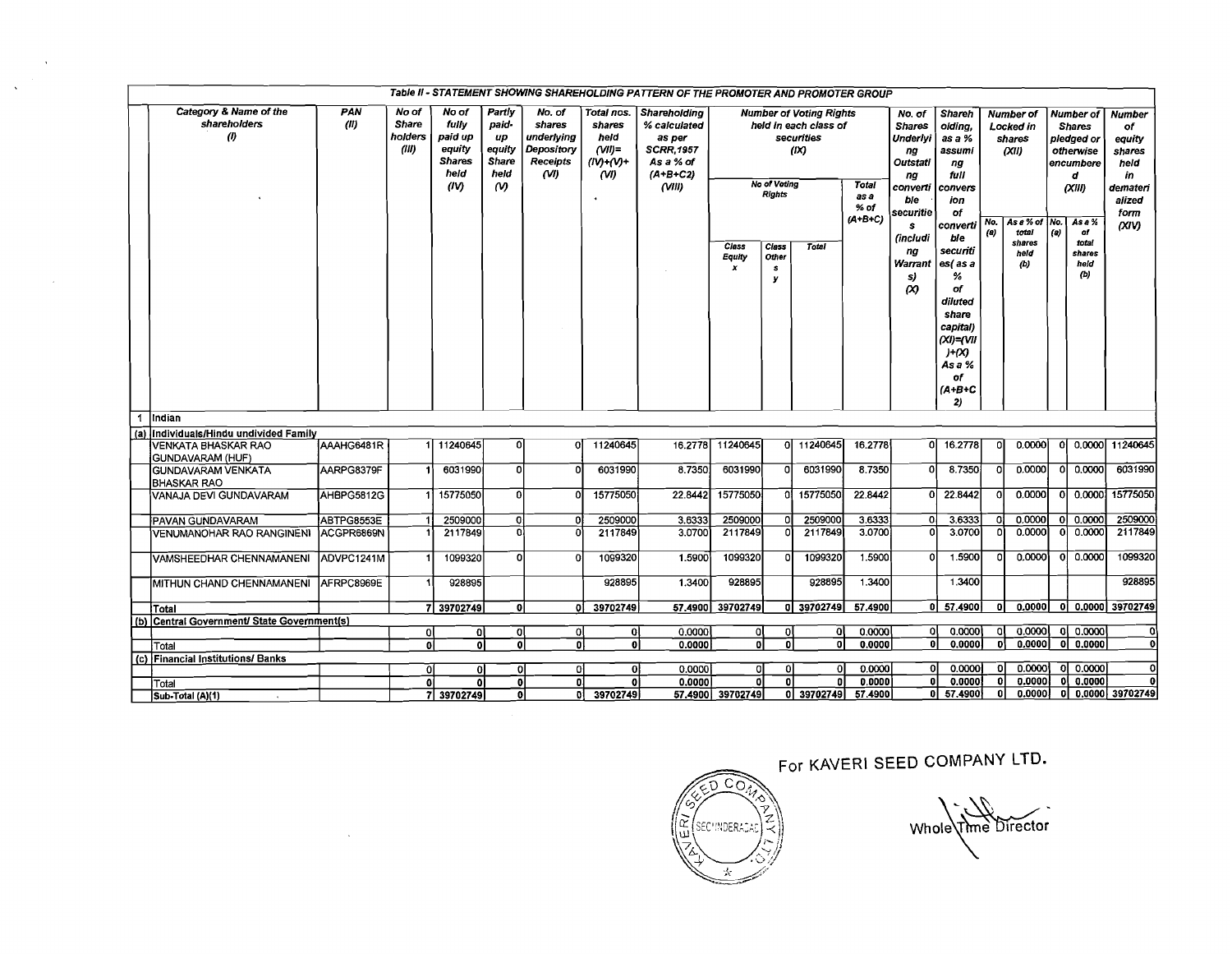| 2 Foreign                                                                                                                                                                                                      |  |  |          |   |  |          |         |                  |  |          |         |    |         |    |         |    |            |                 |
|----------------------------------------------------------------------------------------------------------------------------------------------------------------------------------------------------------------|--|--|----------|---|--|----------|---------|------------------|--|----------|---------|----|---------|----|---------|----|------------|-----------------|
| (a) Individuals (Non-Resident Individuals/ Foreign Individuals)                                                                                                                                                |  |  |          |   |  |          |         |                  |  |          |         |    |         |    |         |    |            |                 |
|                                                                                                                                                                                                                |  |  |          |   |  |          | 0.0000  |                  |  | 0        | 0.0000  | ΩI | 0.0000  |    | 0.0000  | οI | 0.0000     | $\Omega$        |
| Total                                                                                                                                                                                                          |  |  |          |   |  |          | 0.00001 |                  |  |          | 0.0000  | ۵I | 0.0000  |    | 0.0000  |    | 0.0000     | $\mathbf{0}$    |
| (b) Government                                                                                                                                                                                                 |  |  |          |   |  |          |         |                  |  |          |         |    |         |    |         |    |            |                 |
|                                                                                                                                                                                                                |  |  |          |   |  |          | 0.0000  |                  |  |          | 0.0000  | 01 | 0.0000  |    | 0.00001 | ΩI | 0.0000     | 0               |
| Total                                                                                                                                                                                                          |  |  |          |   |  |          | 0.0000  | ΩL               |  |          | 0.00001 | 01 | 0.0000  | ΩI | 0.0000  |    | 0 0.0000   | $\mathbf{0}$    |
| (c) Institutions                                                                                                                                                                                               |  |  |          |   |  |          |         |                  |  |          |         |    |         |    |         |    |            |                 |
| 0 0.0000<br>0.0000<br>0.0000<br>0.0000<br>0.0000<br>0<br>01<br>ΩI<br>ΩI<br>υı                                                                                                                                  |  |  |          |   |  |          |         |                  |  |          |         |    |         |    |         |    |            |                 |
| 0.00001<br>ol 0.0000l<br> Total<br>0.0000<br>0.0000<br>0.00001<br>$\bf{0}$<br>Ωl<br>01<br>- Gi                                                                                                                 |  |  |          |   |  |          |         |                  |  |          |         |    |         |    |         |    |            |                 |
| (d) Foreign Portfolio Investor                                                                                                                                                                                 |  |  |          |   |  |          |         |                  |  |          |         |    |         |    |         |    |            |                 |
|                                                                                                                                                                                                                |  |  |          | υ |  |          | 0.0000  | ΩL               |  |          | 0.0000  | 01 | 0.0000  |    | 0.0000  |    | 이 0.000이   |                 |
| Total                                                                                                                                                                                                          |  |  |          |   |  |          | 0.0000  | 0 I              |  |          | 0.0000  | 0. | 0.00001 |    | 0.0000  |    | 0   0.0000 | 0               |
| Sub-Total (A)(2)                                                                                                                                                                                               |  |  |          |   |  |          | 0.0000  | 01               |  |          | 0.0000  |    | 0,0000  |    | 0.0000  |    | 0.0000     |                 |
| Total Shareholding of Promoter                                                                                                                                                                                 |  |  | 39702749 |   |  | 39702749 |         | 57.4900 39702749 |  | 39702749 | 57.4900 |    | 57.4900 |    | 0.0000  |    |            | 0.0000 39702749 |
| and Promoter Group (A) =                                                                                                                                                                                       |  |  |          |   |  |          |         |                  |  |          |         |    |         |    |         |    |            |                 |
| (A)(1)+(A)(2)                                                                                                                                                                                                  |  |  |          |   |  |          |         |                  |  |          |         |    |         |    |         |    |            |                 |
|                                                                                                                                                                                                                |  |  |          |   |  |          |         |                  |  |          |         |    |         |    |         |    |            |                 |
| Details of Shares which remain unclaimed may be given hear along with details such as number of shareholders, outstanding shares held in demat/unclaimed suspense account, voting rights which are frozen etc. |  |  |          |   |  |          |         |                  |  |          |         |    |         |    |         |    |            |                 |
| lNote:                                                                                                                                                                                                         |  |  |          |   |  |          |         |                  |  |          |         |    |         |    |         |    |            |                 |
| (1) PAN would not be displayed on website of Stock Exchange(s).                                                                                                                                                |  |  |          |   |  |          |         |                  |  |          |         |    |         |    |         |    |            |                 |

ंट

(2) The term "Encumbrance" has the same meaning as assigned under regulation 28(3) of SEBI (Substantial Acquisition of Shares and Takeovers) Regulations, 2011.

 $\Delta$ 

 $\ddot{\phantom{a}}$ 

For KAVERI SEED COMPANY LTD.  $\widehat{\circ}$  com Whole Time Director  $\frac{2}{\lambda}$ SECTINGERACAD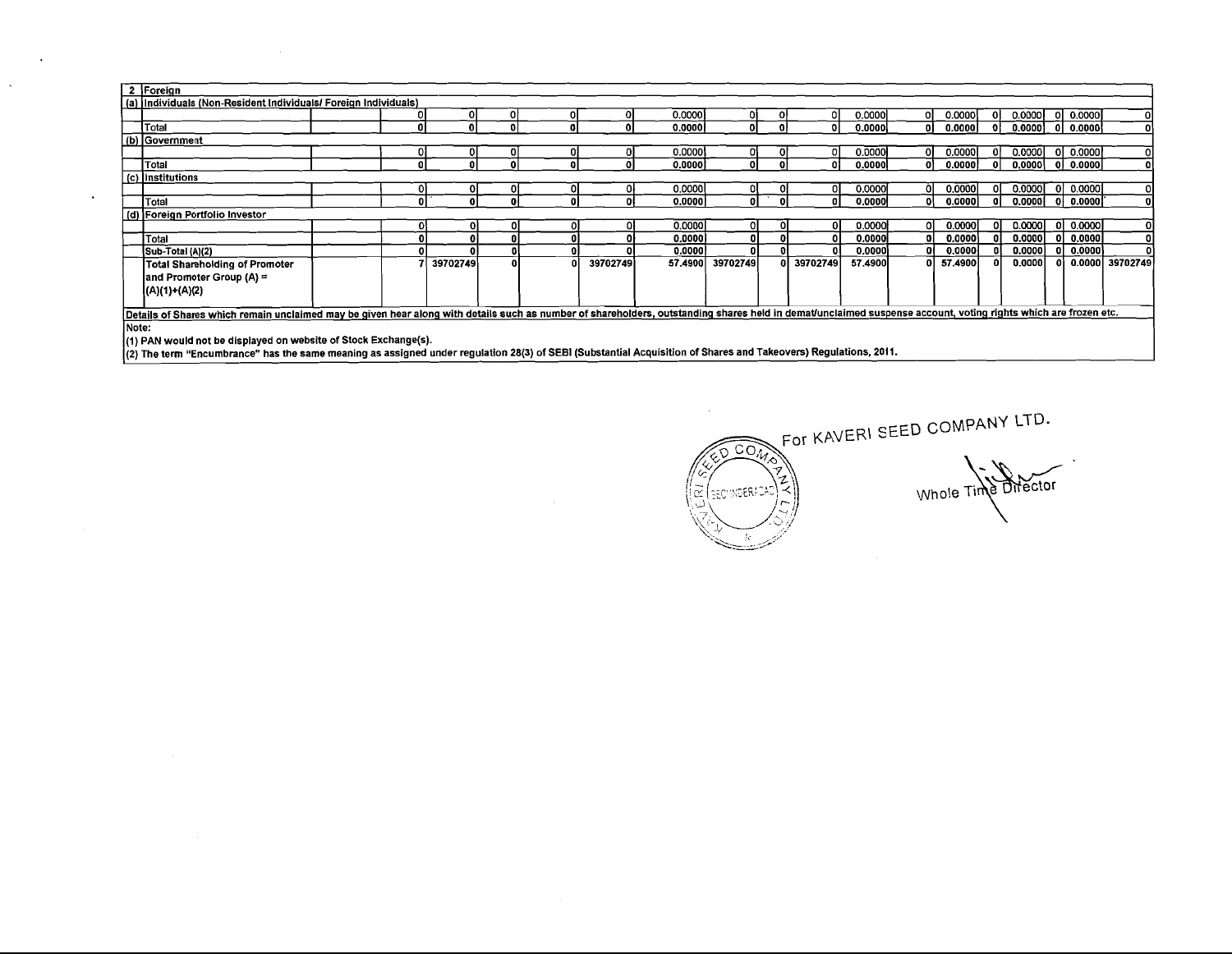|                                                                                         |             |                                                 |                                                               |                                                          |                                                                              |                                                                      | Table III - STATEMENT SHOWING SHAREHOLDING PATTERN OF THE PUBLIC SHAREHOLDER                         |                      |                               |                                                                               |                                                 |                                                                                                                    |                                                                                                                                                 |            |                                                                 |                                                                                                  |                                |                                                                                        |
|-----------------------------------------------------------------------------------------|-------------|-------------------------------------------------|---------------------------------------------------------------|----------------------------------------------------------|------------------------------------------------------------------------------|----------------------------------------------------------------------|------------------------------------------------------------------------------------------------------|----------------------|-------------------------------|-------------------------------------------------------------------------------|-------------------------------------------------|--------------------------------------------------------------------------------------------------------------------|-------------------------------------------------------------------------------------------------------------------------------------------------|------------|-----------------------------------------------------------------|--------------------------------------------------------------------------------------------------|--------------------------------|----------------------------------------------------------------------------------------|
| Category & Name of the<br>shareholders<br>$\boldsymbol{\theta}$                         | PAN<br>(ii) | No.s of<br><b>Share</b><br>holder<br>s<br>(III) | No. of<br>fully<br>paid up<br>equity<br>Share<br>heid<br>(IV) | Partly<br>paid-up<br>equity<br>Share<br>held<br>$\omega$ | No.s of<br>shares<br>underlyi<br>ng<br>Deposit<br>ory<br>Receipt<br>s<br>(M) | Total nos.<br>shares<br>held<br>$(VH)=$<br>$(IV) + (V) + (V)$<br>VI) | Shareholding<br>% calculated<br>as per<br><b>SCRR 1957)</b><br>As a % of<br>$(A + B + C2)$<br>(VIII) |                      | <b>No of Voting</b><br>Rights | <b>Number of Voting Rights</b><br>held in each class of<br>securities<br>(IX) | <b>Total</b><br>as a<br>% of<br>Total<br>Voting | No. of<br><b>Shares</b><br><b>Underl</b><br>ying<br>Outstat<br>ing<br>conver<br>tible<br>securiti<br>es<br>includi | Total<br><b>Shareho</b><br>lding,<br>as a %<br>assumin<br>g<br>full<br>conversi<br>оп<br>of<br>converti                                         | No.<br>(a) | Number of<br>Locked in<br>shares<br>(XII)<br>As a % of<br>total | Number of<br><b>Shares</b><br>pledged or<br>otherwise<br>encumbere<br>d<br>(XIII)<br>No.<br>(Not | As a %<br>- of                 | <b>Number of</b><br>equity<br>shares held<br>in<br>demateriali<br>zed<br>form<br>(XIV) |
|                                                                                         |             |                                                 |                                                               |                                                          |                                                                              |                                                                      |                                                                                                      | Class<br>Equity<br>x | Class<br>Other<br>s<br>y      | <b>Total</b>                                                                  | <b>Rights</b>                                   | ng<br>Warran<br>ts)<br>$\infty$                                                                                    | ble<br>securitie<br>s(as a<br>percent<br>age<br>of<br>diluted<br>share<br>capital)<br>$(XI) = (VII)$<br>H(X)<br>As a %<br>οf<br>$(A+B+C)$<br>2) |            | shares<br>held<br>(b)                                           | applic<br>able)<br>$\left( a\right)$                                                             | total<br>shares<br>held<br>(b) |                                                                                        |
| 1 Institutions                                                                          |             |                                                 |                                                               |                                                          |                                                                              |                                                                      |                                                                                                      |                      |                               |                                                                               |                                                 |                                                                                                                    |                                                                                                                                                 |            |                                                                 |                                                                                                  |                                |                                                                                        |
| (a) Mutual Funds                                                                        |             | 36                                              | 5492809                                                       | $\mathbf{0}$                                             | U                                                                            | 5492809                                                              | 7.9542                                                                                               | 5492809              | οl                            | 5492809                                                                       | 7.9542                                          | $\mathbf{0}$                                                                                                       | 7.9542                                                                                                                                          |            | 0.0000                                                          | <b>NA</b>                                                                                        | <b>NA</b>                      | 5492809                                                                                |
|                                                                                         |             | 34                                              | 3927542                                                       |                                                          |                                                                              |                                                                      |                                                                                                      |                      |                               |                                                                               |                                                 |                                                                                                                    |                                                                                                                                                 |            |                                                                 |                                                                                                  |                                |                                                                                        |
| BIRLA SUN LIFE TRUSTEE COMPANY<br>PRIVATE LIMITED AC BIRLA SUN LIFE<br>BALANCED 95 FUND | AAATB0102C  |                                                 | 877767                                                        |                                                          | n                                                                            | 877767                                                               | 1.2711                                                                                               | 877767               | οl                            | 877767                                                                        | 1.2711                                          | U                                                                                                                  | 1.2711                                                                                                                                          | ΩI         | 0.0000                                                          | <b>NA</b>                                                                                        | <b>NA</b>                      | 877767                                                                                 |
| HDFC TRUSTEE COMPANY LIMITED A/C<br><b>HDFC BALANCED FUND</b>                           | AAATH1809A  |                                                 | 687500                                                        | ٥l                                                       | $\overline{0}$                                                               | 687500                                                               | 1.0000                                                                                               | 687500               | 0l                            | 687500                                                                        | 1.0000                                          | ٥I                                                                                                                 | 1,0000                                                                                                                                          |            | 0.0000                                                          | <b>NA</b>                                                                                        | <b>NA</b>                      | 687500                                                                                 |
| (b Venture Capital Funds                                                                |             | $\mathbf{0}$                                    | n                                                             | 0l                                                       | 0                                                                            | 0                                                                    | 0.0000                                                                                               | $\mathbf{0}$         | $\mathbf{0}$                  | o                                                                             | 0.0000                                          | $\Omega$                                                                                                           | 0.0000                                                                                                                                          | οı         | 0.0000                                                          | <b>NA</b>                                                                                        | <b>NA</b>                      | οI                                                                                     |
| (c) Alternate Investment Funds                                                          |             | ΩI                                              | 0                                                             | ٥l                                                       | n                                                                            | 0                                                                    | 0.0000                                                                                               | ٥I                   | $\mathbf{0}$                  | 0                                                                             | 0.0000                                          | o                                                                                                                  | 0.0000                                                                                                                                          | ΩI         | 0.0000                                                          | <b>NA</b>                                                                                        | <b>NA</b>                      | 0                                                                                      |
| (d   Foreign Venture Capital Investors                                                  |             | $\Omega$                                        | Ω                                                             | ol                                                       | O                                                                            |                                                                      | 0.0000                                                                                               | ٥I                   | οl                            | O                                                                             | 0.0000                                          | o                                                                                                                  | 0.0000                                                                                                                                          | n          | 0.0000                                                          | <b>NA</b>                                                                                        | <b>NA</b>                      | $\mathbf{0}$                                                                           |
| (e) Foreign Portfolio Investors                                                         |             | 52                                              | 9345213                                                       | $\mathbf{0}$                                             |                                                                              | 9345213                                                              | 13.5330                                                                                              | 9345213              | οl                            | 9345213                                                                       | 13.5330                                         | 01                                                                                                                 | 13.5330                                                                                                                                         | ٥I         | 0.0000                                                          | <b>NA</b>                                                                                        | <b>NA</b>                      | 9345213                                                                                |
|                                                                                         |             | 51                                              | 4554912                                                       | ol                                                       | ۵I                                                                           | 4554912                                                              | 6.5961                                                                                               | 4554912              |                               | 4554912                                                                       | 6.5961                                          |                                                                                                                    | 6.5961                                                                                                                                          |            | 0.0000                                                          | <b>NA</b>                                                                                        | <b>NA</b>                      | 4554912                                                                                |
| ASHOKA PTE LTD                                                                          | AAKCA5986C  | -11                                             | 4790301                                                       | Ol                                                       | ٥I                                                                           | 4790301                                                              | 6.9369                                                                                               | 4790301              | οl                            | 4790301                                                                       | 6.9369                                          | -01                                                                                                                | 6.9369                                                                                                                                          | 0l         | 0.0000                                                          | <b>NA</b>                                                                                        | <b>NA</b>                      | 4790301                                                                                |
| (f) Financial Institutions/ Banks                                                       |             | $\overline{\mathbf{s}}$                         | 44354                                                         | $\bar{\mathbf{0}}$                                       | $\mathbf{0}$                                                                 | 44354                                                                | 0.0642                                                                                               | 44354                | οl                            | 44354                                                                         | 0.0642                                          | 0l                                                                                                                 | 0.0642                                                                                                                                          | οl         | 0.0000                                                          | <b>NA</b>                                                                                        | <b>NA</b>                      | 44354                                                                                  |
| (g   Insurance Companies                                                                |             | $\Omega$                                        | ß                                                             | ٥l                                                       | $\Omega$                                                                     |                                                                      | 0.0000                                                                                               | n.                   | οl                            | o                                                                             | 0.0000                                          | οI                                                                                                                 | 0.0000                                                                                                                                          |            | 0.0000                                                          | <b>NA</b>                                                                                        | <b>NA</b>                      |                                                                                        |
| (h Provident Funds/ Pension Funds)                                                      |             |                                                 | £                                                             | 0                                                        | O                                                                            | n                                                                    | 0.0000                                                                                               | O                    | $\Omega$                      | 0                                                                             | 0.0000                                          | o                                                                                                                  | 0.0000                                                                                                                                          |            | 0.0000                                                          | <b>NA</b>                                                                                        | <b>NA</b>                      | $\mathbf 0$                                                                            |
| (i) Any Others (FII'S)                                                                  |             | 33                                              | 4798368                                                       | ٥l                                                       | $\mathbf{0}$                                                                 | 4798368                                                              | 6.9486                                                                                               | 4798368              | ol                            | 4798368                                                                       | 6.9486                                          | 0l                                                                                                                 | 6.9486                                                                                                                                          | ٥I         | 0.0000                                                          | <b>NA</b>                                                                                        | <b>NA</b>                      | 4798368                                                                                |
|                                                                                         |             | 32                                              | 3802681                                                       |                                                          |                                                                              | 3802681                                                              | 5.5068                                                                                               | 3802681              |                               | 3802681                                                                       | 5.5068                                          |                                                                                                                    | 5.5068                                                                                                                                          |            |                                                                 |                                                                                                  |                                | 3802681                                                                                |
| KUWAIT INVESTMENT AUTHORITY FUND<br>226                                                 | AAATK3858Q  |                                                 | 995687                                                        | ٥l                                                       | Ω                                                                            | 995687                                                               | 1,4418                                                                                               | 995687               | $\mathbf{0}$                  | 995687                                                                        | 1.4418                                          | 0                                                                                                                  | 1.4418                                                                                                                                          |            | 0.0000                                                          | <b>NA</b>                                                                                        | <b>NA</b>                      | 995687                                                                                 |
|                                                                                         |             |                                                 |                                                               |                                                          |                                                                              |                                                                      |                                                                                                      |                      |                               |                                                                               |                                                 |                                                                                                                    |                                                                                                                                                 |            |                                                                 |                                                                                                  |                                |                                                                                        |

 $\Delta$ 

 $\overline{c}$  $\left(\widetilde{\widetilde{\mathcal{L}}}\left(\text{SEC'INDERACAC}\right)\right)$  $\frac{1}{k}$ 

For KAVERI SEED COMPANY LTD. **1** 

Whole Nme Director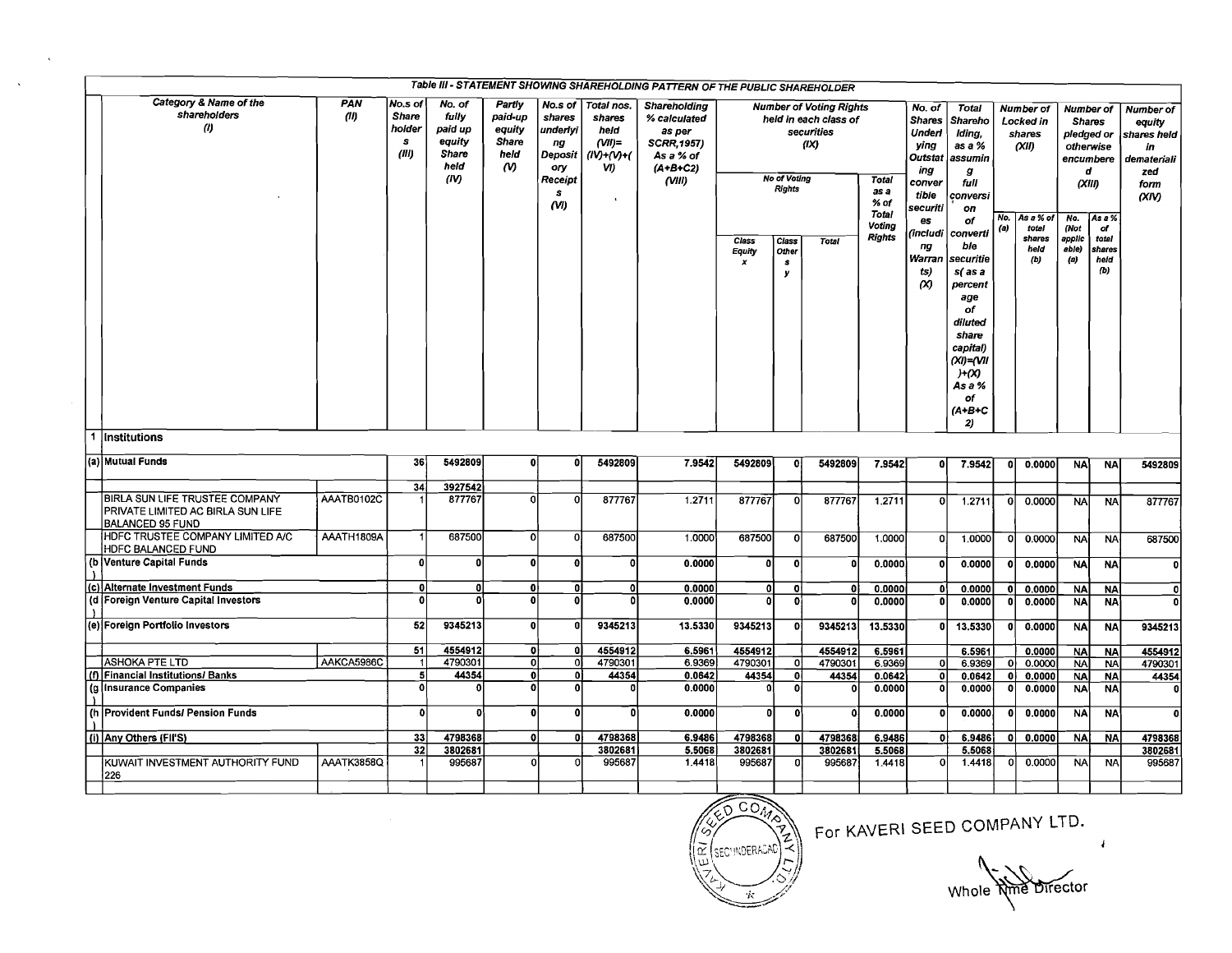|     | (J) Any Other (Foreign Companies)                                                                                                                                                                                                                                                                                      |              |               |                  |                         |                |         |          |              |               |         |          |                         |          |              |           |           |                |
|-----|------------------------------------------------------------------------------------------------------------------------------------------------------------------------------------------------------------------------------------------------------------------------------------------------------------------------|--------------|---------------|------------------|-------------------------|----------------|---------|----------|--------------|---------------|---------|----------|-------------------------|----------|--------------|-----------|-----------|----------------|
|     | <b>SUB TOTAL (B)(1)</b>                                                                                                                                                                                                                                                                                                |              | n             |                  |                         | ΩI             |         |          |              |               |         |          |                         |          |              |           |           |                |
|     | Central / State government(s)                                                                                                                                                                                                                                                                                          | 126          | 19680744      | $\Omega$         |                         | ٨I<br>19680744 | 0.0000  |          | οl           |               | 0.0000  |          | 0.0000                  |          |              |           |           |                |
|     | (a) Central Government/ State Government(s)                                                                                                                                                                                                                                                                            |              |               |                  |                         |                | 28.5001 | 19680744 |              | 19680744<br>Λ | 28.5001 |          | $\mathbf{v}$<br>28.5000 |          |              |           |           |                |
|     |                                                                                                                                                                                                                                                                                                                        |              | 0             | n                | $\Omega$                |                |         |          |              |               |         |          |                         |          | ΩI<br>0.0000 | <b>NA</b> | <b>NA</b> | 19680744       |
|     | SUB TOTAL (B)(2)                                                                                                                                                                                                                                                                                                       |              |               |                  |                         |                | 0.0000  |          | $\Omega$     |               |         |          |                         |          |              |           |           |                |
| 3   | Institutions                                                                                                                                                                                                                                                                                                           |              | n<br>$\Omega$ | ٥Ι               |                         |                |         |          |              |               | 0.0000  |          | 0.0000                  |          | ΩL<br>0.0000 | <b>NA</b> | NA        | $\overline{0}$ |
|     |                                                                                                                                                                                                                                                                                                                        |              |               |                  | $\overline{0}$          | ٥I             | 0.0000  |          | ٥I           | O<br>$\Omega$ |         |          |                         |          |              |           |           |                |
|     | (a) Central Government/ State Government(s)                                                                                                                                                                                                                                                                            | û            |               |                  |                         |                |         |          |              |               | 0.0000  | οl       | 0.0000                  |          | οŀ<br>0.0000 | <b>NA</b> | <b>NA</b> |                |
|     |                                                                                                                                                                                                                                                                                                                        |              | ŋ             | 0                |                         |                | 0.0000  |          |              |               |         |          |                         |          |              |           |           | $\mathbf{0}$   |
|     | <b>SUB TOTAL (B)(3)</b>                                                                                                                                                                                                                                                                                                | $\mathbf{0}$ |               |                  |                         |                |         |          |              | $\mathbf{r}$  | 0.0000  | $\Omega$ | 0.0000                  | $\Omega$ | 0.0000       | <b>NA</b> |           |                |
|     | 4 Non-institutions                                                                                                                                                                                                                                                                                                     |              | ۵I            | ٥l               | $\overline{\mathbf{0}}$ | $\sqrt{2}$     | 0.0000  |          |              |               |         |          |                         |          |              |           | <b>NA</b> | $\Omega$       |
| (a. | Individuals - i. Individual shareholders holding nominal                                                                                                                                                                                                                                                               |              |               |                  |                         |                |         | ٥I       | $\Omega$     | οl            | 0.0000  | ٥l       | 0.0000                  | ΩI       | 0.0000       |           |           |                |
|     | 1) share capital up to Rs. 2 lakhs.                                                                                                                                                                                                                                                                                    | 32747        | 5611457       |                  |                         | 5611457        |         |          |              |               |         |          |                         |          |              | <b>NA</b> | <b>NA</b> | $\mathbf{0}$   |
|     |                                                                                                                                                                                                                                                                                                                        |              |               |                  |                         |                | 8.1261  | 5611457  |              | 5611457       | 8.1261  | o        |                         |          |              |           |           |                |
|     |                                                                                                                                                                                                                                                                                                                        |              |               |                  |                         |                |         |          |              |               |         |          | 8.1261                  | ΩI       | 0.0000       | <b>NA</b> | <b>NA</b> | 5586386        |
|     | (a. INDIVIDUAL - ii. Individual shareholders holding nominal                                                                                                                                                                                                                                                           |              | 325000        |                  |                         |                |         |          |              |               |         |          |                         |          |              |           |           |                |
|     | 2) Share capital in excess of Rs. 2 lakhs.                                                                                                                                                                                                                                                                             |              |               |                  |                         | 325000         | 0.4706  | 325000   | ŋ            | 325000        | 0.4706  |          |                         |          |              |           |           |                |
|     |                                                                                                                                                                                                                                                                                                                        |              |               |                  |                         |                |         |          |              |               |         | $\Omega$ | 0.4706                  | n.       | 0.0000       | <b>NA</b> | <b>NA</b> | 325000         |
|     |                                                                                                                                                                                                                                                                                                                        |              |               |                  |                         |                |         |          |              |               |         |          |                         |          |              |           |           |                |
|     | (b NBFCs registered with RBI                                                                                                                                                                                                                                                                                           | 0            |               |                  |                         |                |         |          |              |               |         |          |                         |          |              |           |           |                |
|     |                                                                                                                                                                                                                                                                                                                        |              | n             | $\sqrt{2}$       | $\Omega$                | O              | 0.0000  | $\Omega$ |              |               |         |          |                         |          |              |           |           |                |
|     | (c) Employee Trusts                                                                                                                                                                                                                                                                                                    |              |               |                  |                         |                |         |          | ٥l           | n             | 0.0000  | $\Omega$ | 0.0000                  |          | 0.0000       | <b>NA</b> | <b>NA</b> |                |
|     | (d Overseas Depositories (holding DRs) (balancing figure)                                                                                                                                                                                                                                                              |              | $\Omega$      | $\mathbf{a}$     | $\Omega$                | Ω              | 0.0000  |          |              |               |         |          |                         |          |              |           |           |                |
|     |                                                                                                                                                                                                                                                                                                                        |              |               |                  |                         |                | 0.0000  | ٥l       | $\Omega$     | ٥I            | 0.0000  | ŋ        | 0.0000                  |          | 0.0000       |           |           |                |
|     | (e) Any Others (BODIES CORPORATE)                                                                                                                                                                                                                                                                                      |              |               |                  |                         |                |         | ٥I       |              |               | 0.0000  |          | 0.0000                  |          | 0.0000       | <b>NA</b> | <b>NA</b> |                |
|     |                                                                                                                                                                                                                                                                                                                        | 554          | 2799238       | $\Omega$         | n                       | 2799238        |         |          |              |               |         |          |                         |          |              | <b>NA</b> | <b>NA</b> |                |
|     | (e) Any Others (CLEARING MEMBER)                                                                                                                                                                                                                                                                                       |              |               |                  |                         |                | 4.0536  | 2799238  | $\Omega$     | 2799238       | 4.0536  |          | 4.0536                  |          |              |           |           |                |
|     |                                                                                                                                                                                                                                                                                                                        | 294          | 556860        | $\boldsymbol{0}$ | o                       |                |         |          |              |               |         |          |                         |          | 0.0000       | <b>NA</b> | <b>NA</b> | 2799238        |
|     |                                                                                                                                                                                                                                                                                                                        |              |               |                  |                         | 556860         | 0.8064  | 556860   | $\mathbf{o}$ | 556860        | 0.8064  | 0        |                         |          |              |           |           |                |
|     | (e) Any Others (NON RESIDENT INDIANS (NRI))                                                                                                                                                                                                                                                                            | 910          | 379047        | οl               |                         |                |         |          |              |               |         |          | 0.8064                  |          | 0.0000       | <b>NA</b> | <b>NA</b> | 556860         |
|     |                                                                                                                                                                                                                                                                                                                        |              |               |                  | $\Omega$                | 379047         | 0.5489  | 379047   | $\sqrt{2}$   | 379047        | 0.5489  |          |                         |          |              |           |           |                |
|     | (e) Any Others (TRUSTS)                                                                                                                                                                                                                                                                                                | ۵I           |               |                  |                         |                |         |          |              |               |         | $\Omega$ | 0.5489                  |          | 0.0000       | <b>NA</b> | <b>NA</b> | 379047         |
|     |                                                                                                                                                                                                                                                                                                                        |              |               | $\Omega$         | n                       | n              | 0.0000  | O.       | 0            | $\Omega$      |         |          |                         |          |              |           |           |                |
|     | SUB TOTAL (B)(4)                                                                                                                                                                                                                                                                                                       | 34507        | 9671602       |                  |                         |                |         |          |              |               | 0.0000  |          | 0.0000                  |          | 0.0000       | <b>NA</b> | <b>NA</b> |                |
|     | Total Public Shareholding $(B)$ =                                                                                                                                                                                                                                                                                      | 34633        |               | o                | ٥l                      | 9671602        | 14.0056 | 9671602  | ٥l           |               |         |          |                         |          |              |           |           |                |
|     | (B)(1)+(B)(2)+(B)(3)+(B)(4)                                                                                                                                                                                                                                                                                            |              | 29352346      | O                |                         | 29352346       | 42.5057 | 29352346 |              | 9671602       | 14.0056 | U        | 14.0056                 |          | 0.0000       | <b>NA</b> | <b>NA</b> | 9646531        |
|     |                                                                                                                                                                                                                                                                                                                        |              |               |                  |                         |                |         |          |              | 29352346      | 42.5057 | n        | 42.5057                 |          | 0.0000       | <b>NA</b> | <b>NA</b> |                |
|     |                                                                                                                                                                                                                                                                                                                        |              |               |                  |                         |                |         |          |              |               |         |          |                         |          |              |           |           | 29327275       |
|     | Details of the shareholders acting as persons in Concert including their Shareholding (No. and %): 0<br>Details of Shares which remain unclaimed may be given hear along with details such as number of shareholders, outstanding shares held in demat/unclaimed suspense account, voting rights which are frozen etc. |              |               |                  |                         |                |         |          |              |               |         |          |                         |          |              |           |           |                |
|     |                                                                                                                                                                                                                                                                                                                        |              |               |                  |                         |                |         |          |              |               |         |          |                         |          |              |           |           |                |
|     |                                                                                                                                                                                                                                                                                                                        |              |               |                  |                         |                |         |          |              |               |         |          |                         |          |              |           |           |                |
|     | (1) PAN would not be displayed on website of Stock Exchange(s).                                                                                                                                                                                                                                                        |              |               |                  |                         |                |         |          |              |               |         |          |                         |          |              |           |           |                |
|     | (2) The above format needs to be disclosed along with the name of following persons:                                                                                                                                                                                                                                   |              |               |                  |                         |                |         |          |              |               |         |          |                         |          |              |           |           |                |
|     | Institutions/Non Institutions holding more than 1% of total number of shares.                                                                                                                                                                                                                                          |              |               |                  |                         |                |         |          |              |               |         |          |                         |          |              |           |           |                |
|     |                                                                                                                                                                                                                                                                                                                        |              |               |                  |                         |                |         |          |              |               |         |          |                         |          |              |           |           |                |

 $\epsilon$ 

 $\overline{a}$  and  $\overline{a}$  and  $\overline{a}$  and  $\overline{a}$  and  $\overline{a}$  and  $\overline{a}$  and  $\overline{a}$  and  $\overline{a}$  and  $\overline{a}$  and  $\overline{a}$  and  $\overline{a}$  and  $\overline{a}$  and  $\overline{a}$  and  $\overline{a}$  and  $\overline{a}$  and  $\overline{a}$  and  $\overline{a}$  and

 $\sim$ 

 $C_{\rm O}$  $\widehat{E}$ SECHNOERAC

For KAVERI SEED COMPANY LTD.

Whole Time Director